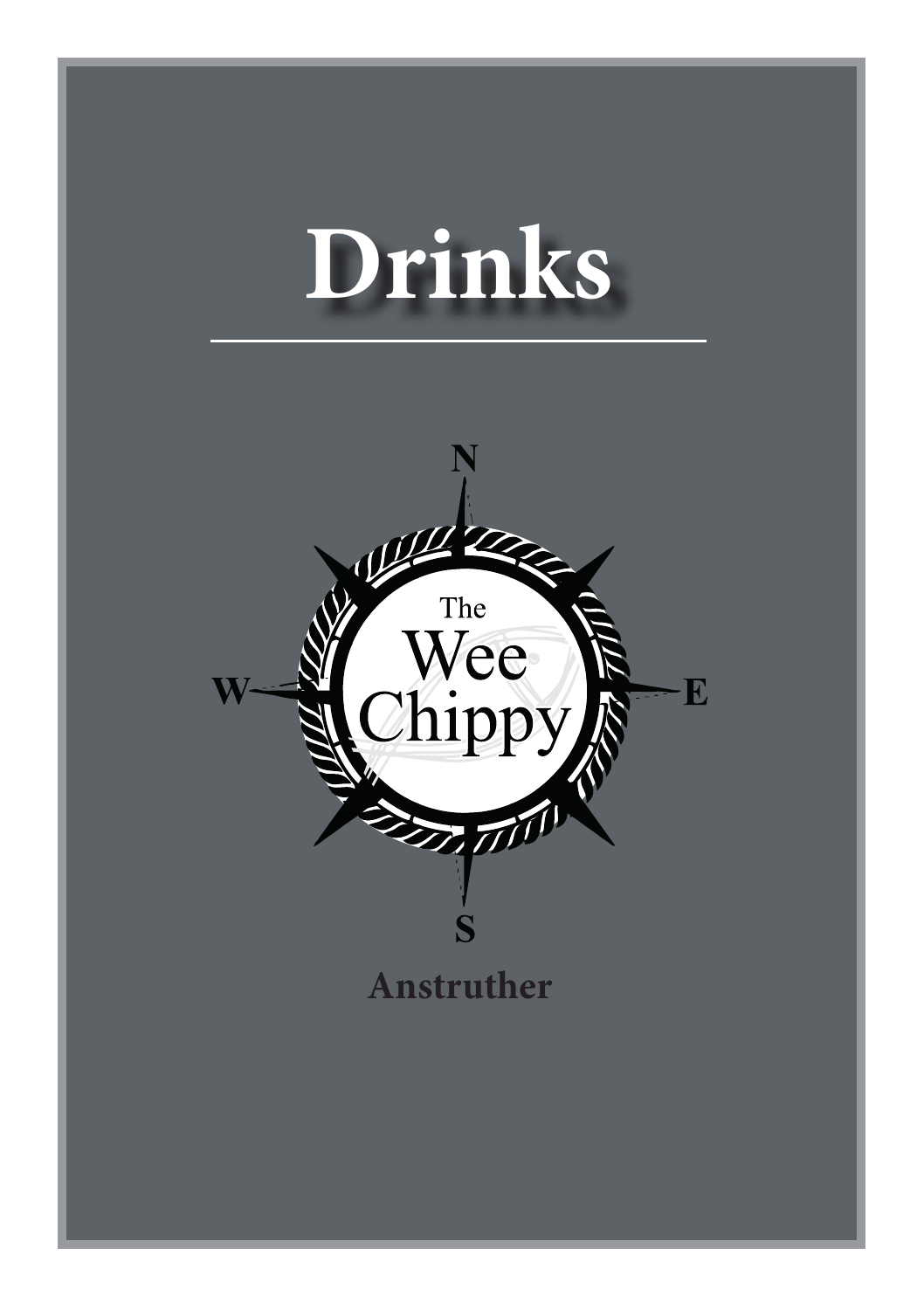| The<br>Wee<br>hippy                                                                                                                                                                                                                                  | The Wee<br>Chippy                                        |                                                                                                                                                  |
|------------------------------------------------------------------------------------------------------------------------------------------------------------------------------------------------------------------------------------------------------|----------------------------------------------------------|--------------------------------------------------------------------------------------------------------------------------------------------------|
| <b>Beers</b>                                                                                                                                                                                                                                         |                                                          |                                                                                                                                                  |
| Tennents Lager<br>Tennents Zero<br>Belhaven Craft Pilsner<br>Peroni                                                                                                                                                                                  | 4.0% 500ml<br>$0.0\%$ 330ml<br>4.8% 330ml<br>5.2% 330ml  | £4.00<br>£3.25<br>£3.50<br>£3.75                                                                                                                 |
| Birra Moretti                                                                                                                                                                                                                                        | 4.6% 330ml                                               | £3.75                                                                                                                                            |
| Local Ales - Ovenstone 109<br>"Fifie" Blonde Ale<br>"St Ayles" Golden Ale<br><b>Cider</b>                                                                                                                                                            | $\frac{1}{4.1\%}\,\frac{500 \text{ml}}{2}$<br>4.1% 500ml | £3.75<br>£3.75                                                                                                                                   |
| <b>Thistle Cross</b>                                                                                                                                                                                                                                 | 4.5% 568ml                                               | £4.00                                                                                                                                            |
| <b>I Heart Wines</b>                                                                                                                                                                                                                                 |                                                          |                                                                                                                                                  |
| Sauvignon Blanc,                                                                                                                                                                                                                                     |                                                          | 187ml £4.00<br>Bottle £15.00<br>Fuller bodied and tropical, showcasing pineapple and melon flavour in a medium-dry style.                        |
| Pinot Grigio<br>An attractive pear and citrus bouquet precedes a lovely, rounded, lightly creamy palate.                                                                                                                                             |                                                          | 187ml £4.00<br>Bottle £15.00                                                                                                                     |
| Merlot<br>Ripe, juicy plum fruit abound throughout with added pepper spice and herbs.                                                                                                                                                                |                                                          | 187ml £4.00<br>Bottle £15.00                                                                                                                     |
| Shiraz<br>Bright yet substantial black fruits (cherry, currant and plum) are joined by supple and<br>pleasing spices such as black and white pepper. The soft and round palate has notes of<br>black olive, blackberry and sweeter, aromatic spices. |                                                          | 187ml £4.00<br><b>Bottle £15.00</b>                                                                                                              |
| Zinfandel Rose<br>of candy floss and sherbet.                                                                                                                                                                                                        |                                                          | $187 \text{ml} \pounds 4.00$<br><b>Bottle £15.00</b><br>For the slightly sweeter palate, luscious strawberry and cream overtones with a backdrop |
| Tosti Prosecco 20cl<br>As popular as ever, this is great Prosecco - packed with soft fruit flavours, hints of ripe<br>peaches and a long lingering finish.                                                                                           |                                                          | £7.00                                                                                                                                            |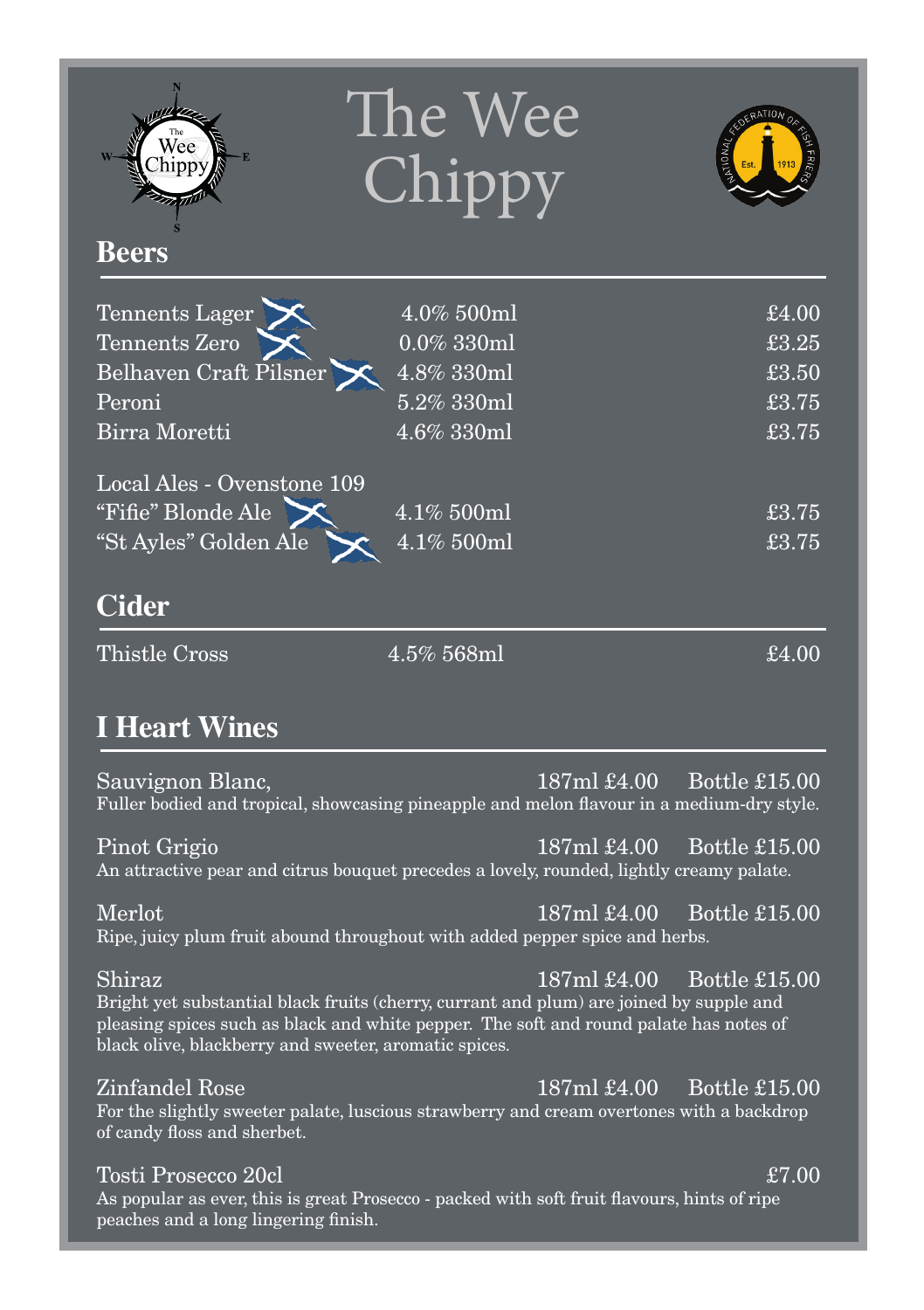

## The Wee Chippy



## **Hot Drinks**

| Americano | £2.40      | Cappucino     | £2.70            |
|-----------|------------|---------------|------------------|
| Latte     | $\pm 2.65$ | Hot Chocolate | £2.80            |
| Mocha     | £2.80      | Pot of Tea    | £2.10 per person |

#### **Soft Drinks**

| 500 ml Bottles<br>Coke, Diet Coke, Coke Zero, Irn Bru, Irn Bru Extra,<br>Sugar Free Irn Bru, Lilt, Sprite, Dr Pepper, |       |
|-----------------------------------------------------------------------------------------------------------------------|-------|
| Fanta Orange, Lemon or Fruit Twist                                                                                    | £2.35 |
| <b>Cans</b> - Appletiser & Ginger Beer                                                                                | £2.05 |
| Oasis - Citrus, Summer Fruit, Raspberry<br>or Blackcurrant & Apple                                                    | f2.45 |
| <b>Capri Sun</b><br>Blackcurrant, Orange or Summer Fruit                                                              | £1.45 |
| Milkshakes (Bottle) - Strawberry, Chocolate or Banana                                                                 | £2.05 |